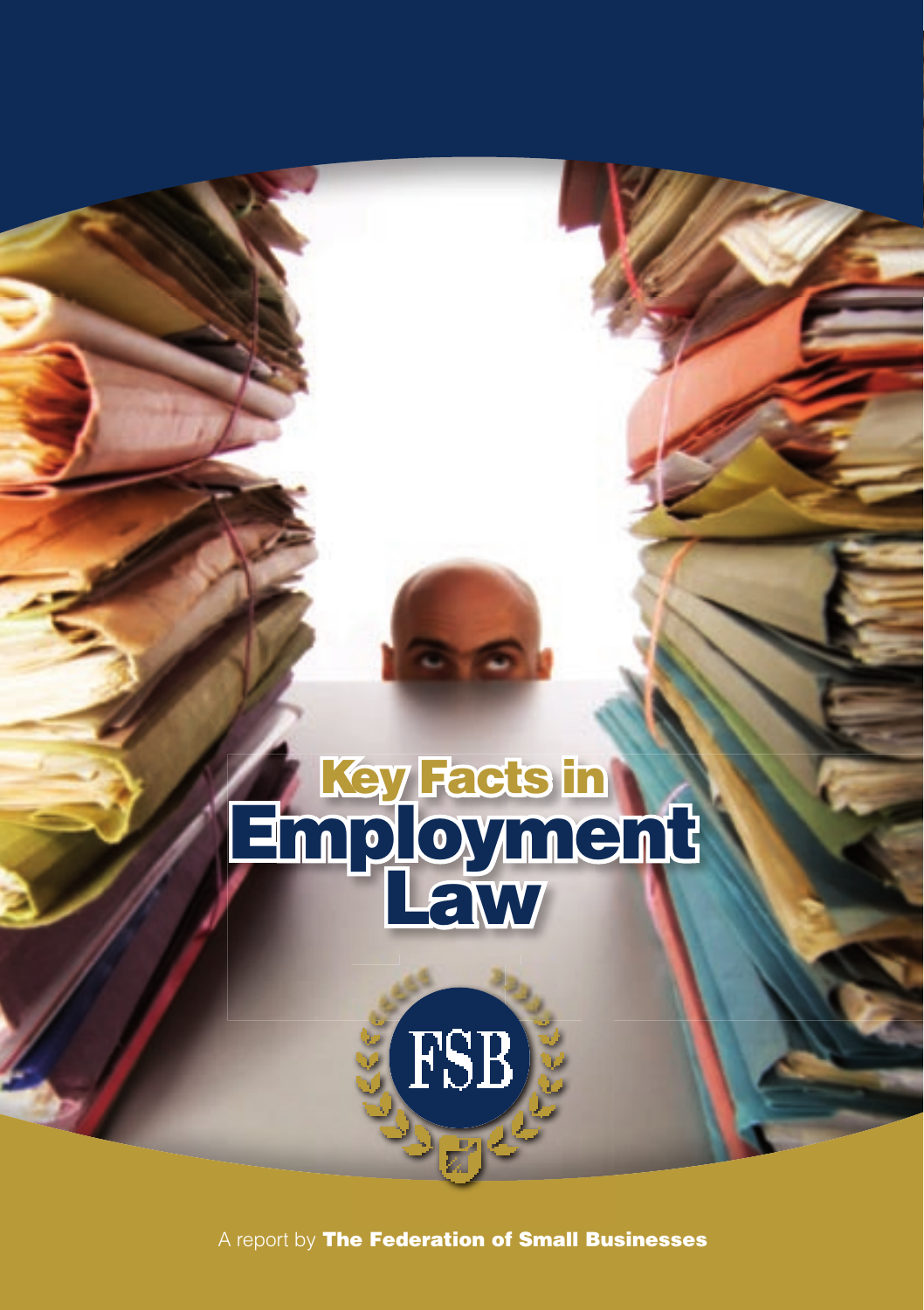organis<br>
own and<br>
million<br>
Small b<br>
employipotentia<br>
offer gree<br>
employipotentia<br>
comployipotentia<br>
Over the<br>
employipotentia<br>
Over the<br>
employipotentia<br>
over the<br>
employipotentia<br>
strongly<br>
omployipotential he Federation of Small Businesses (FSB) is the UK's largest lobby organisation representing the self-employed and owners of small businesses. Founded in 1974, it now has over 210,000 members across all industries, trades and services. It is a non-party political organisation that exists to promote and protect the interests of all those who own and manage their own business. Together, FSB members employ 2.5 million people and turn over more than £10 billion a year $^1$ . Small businesses need flexibility in order to grow and thrive but rigid employment legislation can make it very difficult for small businesses to deliver potential benefits within the UK. By the nature of their size, small businesses offer greater scope for a close working relationship between employee and employer. This allows for a fluid, informal flexibility, to the benefit of both parties. The FSB believes it would be detrimental to both employer and employee to impose further regulations to try to formalise this arrangement.

Over the last decade, there has been a significant increase in UK and EU employment legislation, originating from both the EU and the UK. The FSB strongly supports a mutually ethical relationship between employer and employee, but has concerns that if the legislative pendulum swings too far in favour of the employee, that same legislation will cause the opposite effect of what it set out to achieve.

The following statistics and facts were gained from the FSB Employment Survey, which was carried out using an online questionnaire on the FSB website. Members were alerted to the questionnaire by email. It was available for members to complete for two weeks in August 2006. 2826 responses were received.

*1 FSB 2006; Lifting the Barriers to Growth in Small Businesses, 2006*

# Complex regulation and administrative burdens deter employers from creating jobs

In the FSB Employment Survey, 65% of businesses had employees, whilst 35% did not. Of those businesses without employees, respondents had to identify the three main reasons preventing them from employing. The most common results were as follows:

- Employees considered too great a business risk ....................... 36%
- The complexity of employment legislation ................................ 32%
- The overall burden of red tape and regulations ..............................31%
- The volume of employment legislation ...................................... 25%

This shows very clearly that the business community is deterred from creating employment opportunities by the threat of legislation. This should be of significant concern to policy makers, both at EU and UK level, who are looking to small businesses to create jobs in the future. If businesses avoid taking on employees due to fear of employment legislation, the objective of encouraging business growth and increasing employment opportunities will be more difficult to achieve.

# The impact of employment legislation

It is an established fact that many small businesses find employment legislation problematic. When asked about the three most problematic areas of legislation, the responses were:

#### **Legislation Percentage**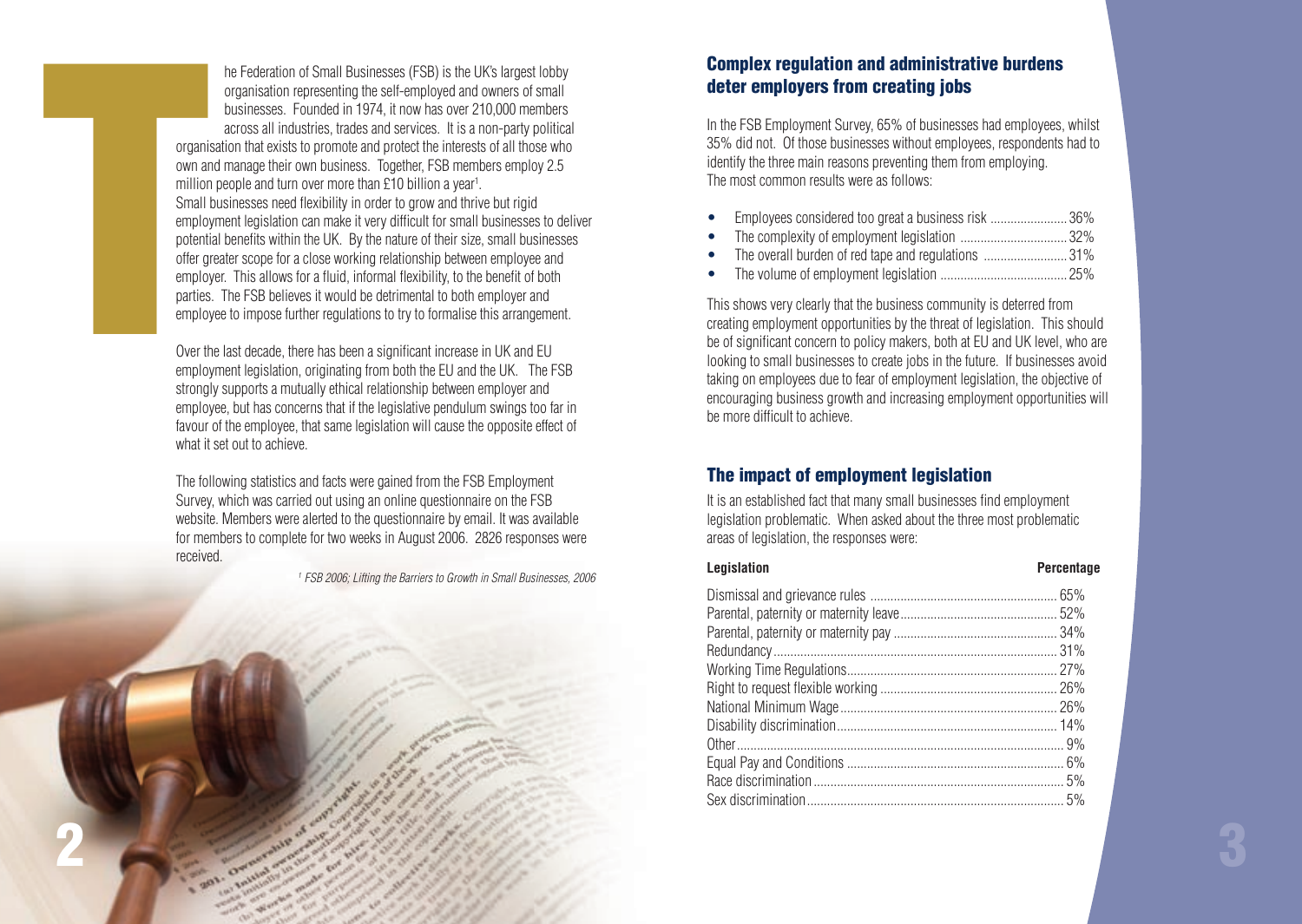#### Recommendation ›

The volume and complexity of regulations should be reduced and simplified. Depending on the sector, some regulations are more burdensome than others. It is the cumulative effect that is excessive. However, dismissal and grievance rules are the greatest cause of complaint in almost all sectors. It is crucial that the fear of being taken to court does not stop businesses from taking on employees.

#### Recommendation ›

Small businesses do not have the same Human Resources facilities as larger organisations. They rely heavily on guidance from sources such as trade associations, central government websites, HR specialists and accountants to ensure that they are complying with regulation. This is both costly and time consuming.

It is also important to recognise that as most small business owners deal with the paperwork relating to employment legislation themselves, they cannot be expected to be experts, and flexibility must be shown in have inadvertently not complied with the legislation due to a misunderstanding in

## The most burdensome legislation

The survey also looked at the reasons why the legislation was considered so problematic. Respondents were asked to indicate the reasons for the employment legislation being considered so burdensome:

- 50% said it was the financial cost of compliance
- 38% said it was the increased threat of legal action
- 30% said it was the time spent on administration in order to comply
- 15% said that it was the difficulty in understanding the requirements of the legislation

### Employers and administration

The administrative burden on employers is an important factor for small businesses as 78% of the business owners said that they dealt with the paperwork relating to employment legislation themselves. 17% relied on the help of an employee whilst only 3% used an external HR specialist.

This shows how important it is to keep legislation as simple and jargon free as possible. It also proves how small business owners are very exposed to the administrative burden created by employment legislation. It needs to be recognised that, taken in isolation, it is relatively achievable to comply with most regulations, but when they are cumulatively applied, the resulting burden creates considerable difficulties for the small business community.





#### **Maternity Leave**

Small businesses wish to be as flexible as they can with regard to maternity and paternity issues. However, some businesses experience considerable difficulties, both with administration and in relation to continuity of work. Small businesses can struggle with the impact of losing a skilled member of staff. One member of staff will make up a significantly higher percentage of the overall workforce than one individual in a larger organisation.

The survey looked at the issues surrounding maternity leave in more detail. In the last 5 years:

- 35% of the sample had experienced one or more employees taking maternity leave
- 80% of those who had experienced one or more employees taking maternity leave said that it had had a negative impact on their businesses
- 63% considered that dealing with paperwork, understanding legislation and calculating pay was a significant problem

#### **The most burdensome aspect of maternity leave**

| • The uncertainty surrounding the return to work date or about |  |
|----------------------------------------------------------------|--|
|                                                                |  |
|                                                                |  |

#### Paternity Leave

One quarter of FSB members surveyed had experienced an employee taking paternity leave. However, with the introduction of increased paternity rights, this figure is likely to increase. 73% of those who had experienced paternity leave said that it had a negative impact on their business and over 80% said that this was again due to the loss of a skilled employee from the workforce.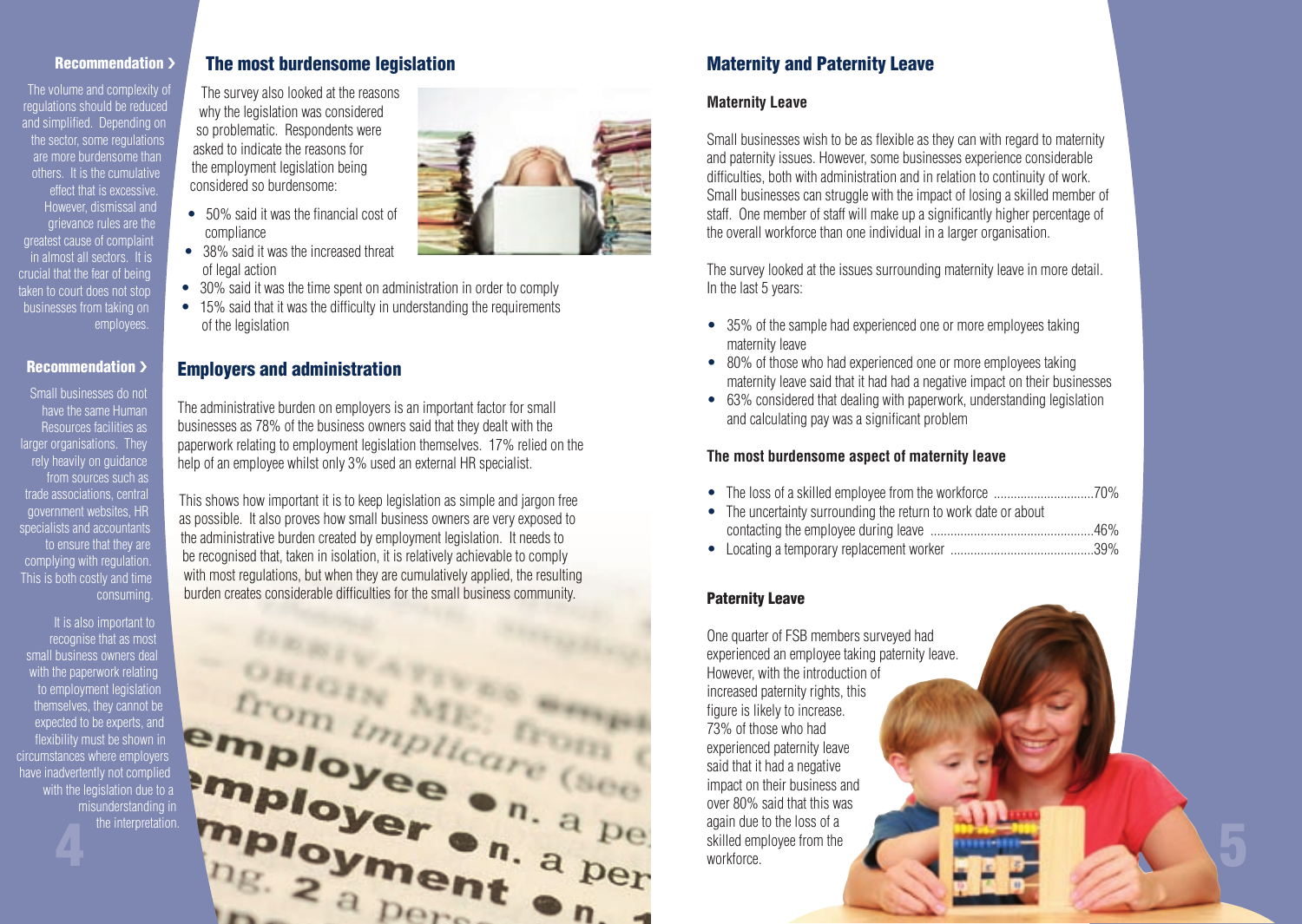#### Recommendation ›

Parental leave and additional holiday leave will increase cash flow difficulties, particularly for small businesses, by increasing the demand for temporary workers. The FSB does not consider that there has been a sufficient or accurate impact assessment during the formation of this legislation and has concerns

that this legislation will impose significant financial difficulties on the small business community. The FSB recommends that there are no increases in the National Minimum Wage during the course of the Annual Leave Legislation's implementation, to allow the small business community to absorb the impact of the new legislation.

#### Recommendation ›

The FSB has concerns that, even for EU applicants, a small business owner does not have the expertise required to recognise 27 passports, aside from other UK issued documents. This principle similarly applies to the recognition of official documents which declare the worker's legal entitlement. The FSB therefore calls upon the government to assist small business employers by taking responsibility for any checks on migrant workers.

#### Employee holiday entitlement

Recent legislation has meant that holiday entitlement in the UK is now set at 28 days statutory minimum to include bank holidays. Previously, employers were allowed to absorb the 8 annual bank holidays into the statutory 20 days. The FSB supports a good work/life balance but is concerned that this steep increase could affect some of the members negatively, many of whom are also trying to meet the extra costs of the NMW increase.

#### **The FSB found that:**

- At the time of the survey, which was prior to the introduction of the extended Annual Leave legislation, 37% offered their employees the statutory minimum entitlement inclusive of public and bank holidays
- The remaining 63% offer their employees the statutory minimum in addition to bank holidays
- Over 50% of all respondents said the new legislation would have a negative effect on their business

# **Employing** migrant workers

Immigration is an area of growing complication and significance for the small business community. With new Member States joining the EU, confusion over which workers are legally entitled to work has grown.

- 84% have never employed anyone from outside the European Union
- 78% of respondents said it was relatively difficult to determine whether a worker is legally entitled to work in the UK
	- Within the last five years, 8% had to apply for an employee Work Permit
- The Work Permit application procedure is considered time consuming, costly and complex to understand costly and complex to understand<br>
and the costly and complex to understand<br>
and the costly and complex to understand<br>
and the costly and complex to understand<br>
and the costly and complex to understand<br>
and the costly and c





# National Minimum Wage

The National Minimum Wage (NMW) was introduced in 1999. For the initial period, the NMW was set at a level which did not damage the competitiveness of businesses. However, recent years have seen the NMW rise consistently above the level of inflation until the proposed rise for October 2007. As many small businesses operate on a tight margin, even a small increase in cost is hard to absorb. In order to offset the impact of the NMW, many small businesses are forced to reduce working hours and increase prices.

30% believed that the introduction of the NMW in 1999 had had a direct negative impact on their business. The main impacts on these businesses has been reduced profit margins (72%), increased prices (56%) and a reduction in employees (36%).

In total, a third of respondents had to up-rate workers as a result of the 2006 increase. The main effects were reduced profit margins and increased prices, and 13% had to reduce the number of employees.

#### ‹ Recommendation

Increases in the NMW should be kept strictly in line with inflation. It is crucial that the government effectively communicates employment legislation issues such as the NMW to small businesses. The best source of such information is HM Revenue and Customs who are in communication with every employer over PAYE matters.